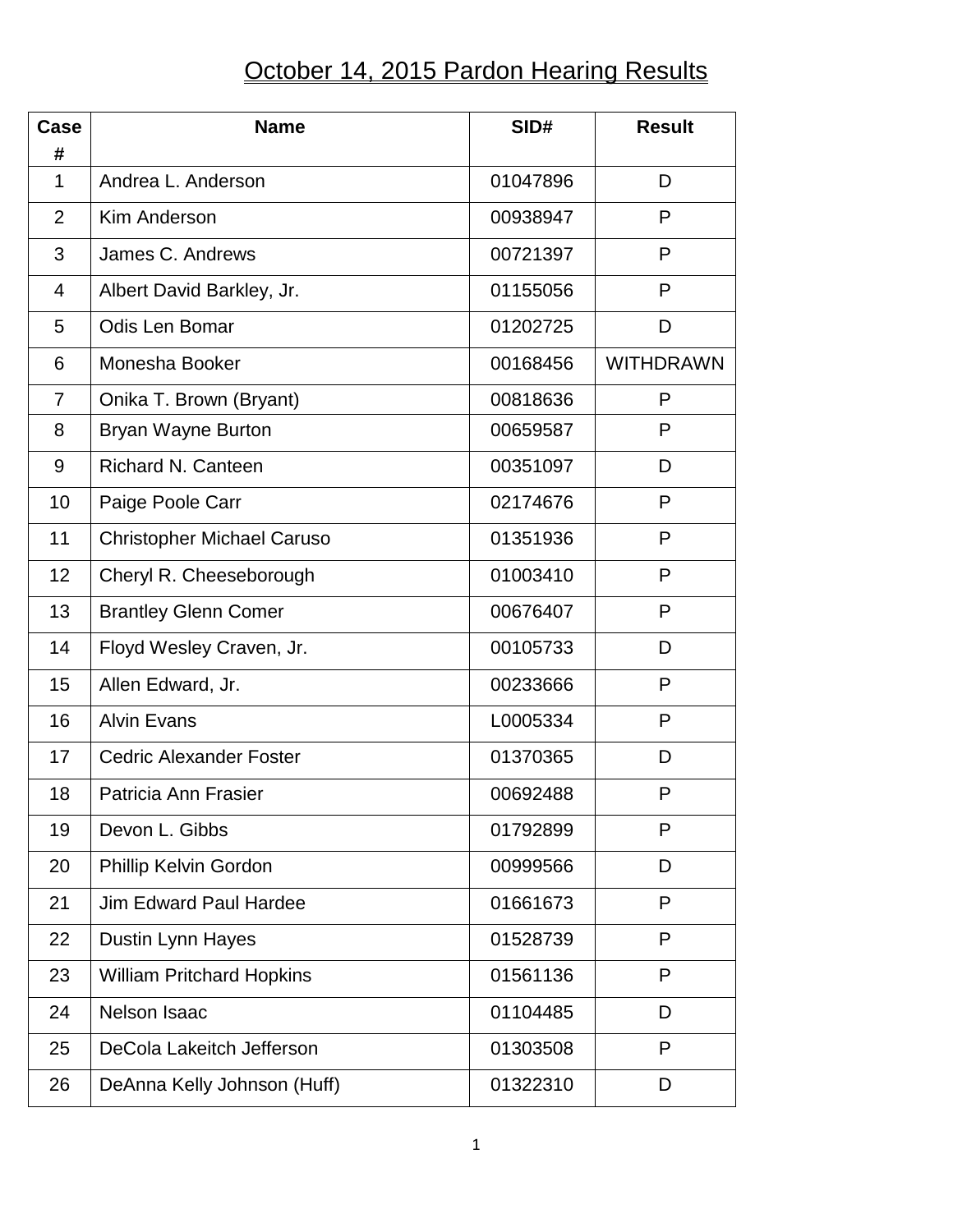## October 14, 2015 Pardon Hearing Results

| 27 | Paula M. Jones                  | 00642170 | D |
|----|---------------------------------|----------|---|
| 28 | <b>Gerald Brian Kelley</b>      | 00961017 | P |
| 29 | Markeise Kennedy                | 01212110 | D |
| 30 | <b>Ricky Earl Kirby</b>         | 00541951 | P |
| 31 | Octavia Aigil Lane              | 01352497 | D |
| 32 | Benjamin James Leabeater        | 01849212 | D |
| 33 | Titan V. Letterman              | 02120570 | D |
| 34 | Ruben James Lewis, Sr.          | 00546939 | P |
| 35 | Larry Gene Lilly, Sr.           | 00434728 | P |
| 36 | Malvernado Lingard              | 00936993 | D |
| 37 | Victor Lloyd Livingston         | 01289016 | P |
| 38 | Cassandra Ava Long              | 01075685 | P |
| 39 | Larry Dayle McChesney           | 00943589 | D |
| 40 | <b>Eric Justin McDaniel</b>     | 01684533 | D |
| 41 | Lillie McGee (Armstrong)        | 00439877 | D |
| 42 | Timothy T. McQueen              | 00467917 | P |
| 43 | <b>Angel Nicole Montgomery</b>  | 01828882 | D |
| 44 | Arthur James Murden, Jr.        | 00318462 | D |
| 45 | Lapresse Sherene Osborne        | 01238274 | P |
| 46 | Thelma Lugene Pabon             | 01778201 | P |
| 47 | <b>Warren Pearson</b>           | 01184272 | D |
| 48 | <b>Maurice Terrence Porter</b>  | 01484188 | D |
| 49 | <b>Juana Sherri Rambert</b>     | 01349409 | P |
| 50 | <b>Allen Demario Reed</b>       | 01450742 | D |
| 51 | Yasha E. Ridges                 | 01388566 | P |
| 52 | <b>William Spencer Rockwell</b> | 00804191 | P |
| 53 | Kajuan Martel Rose              | 01622016 | P |
|    |                                 |          |   |